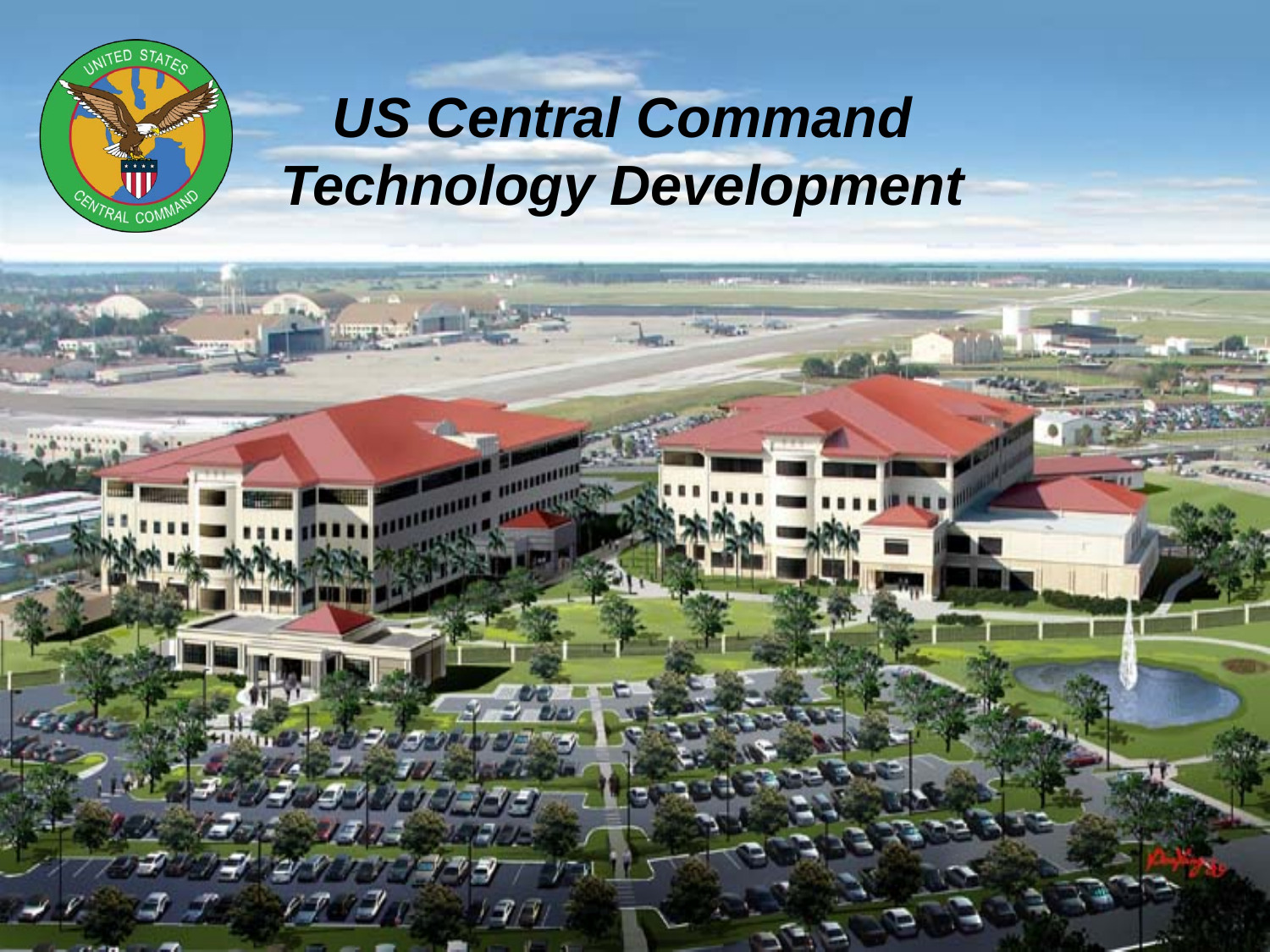

# *Priorities*

- **Defeat ISIL; prevent spread of sectarian-fueled radicalism**
- **Continue to support Afghanistan**
- **Defeat Al Qaeda**
- **Counter malign Iranian influence**
- **Support Yemen; keeping it from becoming an ungoverned space**
- **Maintain credible general and specific deterrent capability and capacity to counter threatening nation states**
- **Prevent/counter the proliferation of weapons of mass destruction**
- **Protect lines of communication**
- **Shape and support cross-COCOM, interagency, and Allied/coalition partnerships**
- **Improve bi-lateral/multi-lateral partnerships, building partnered 'capacities', and improving info sharing, security, and security**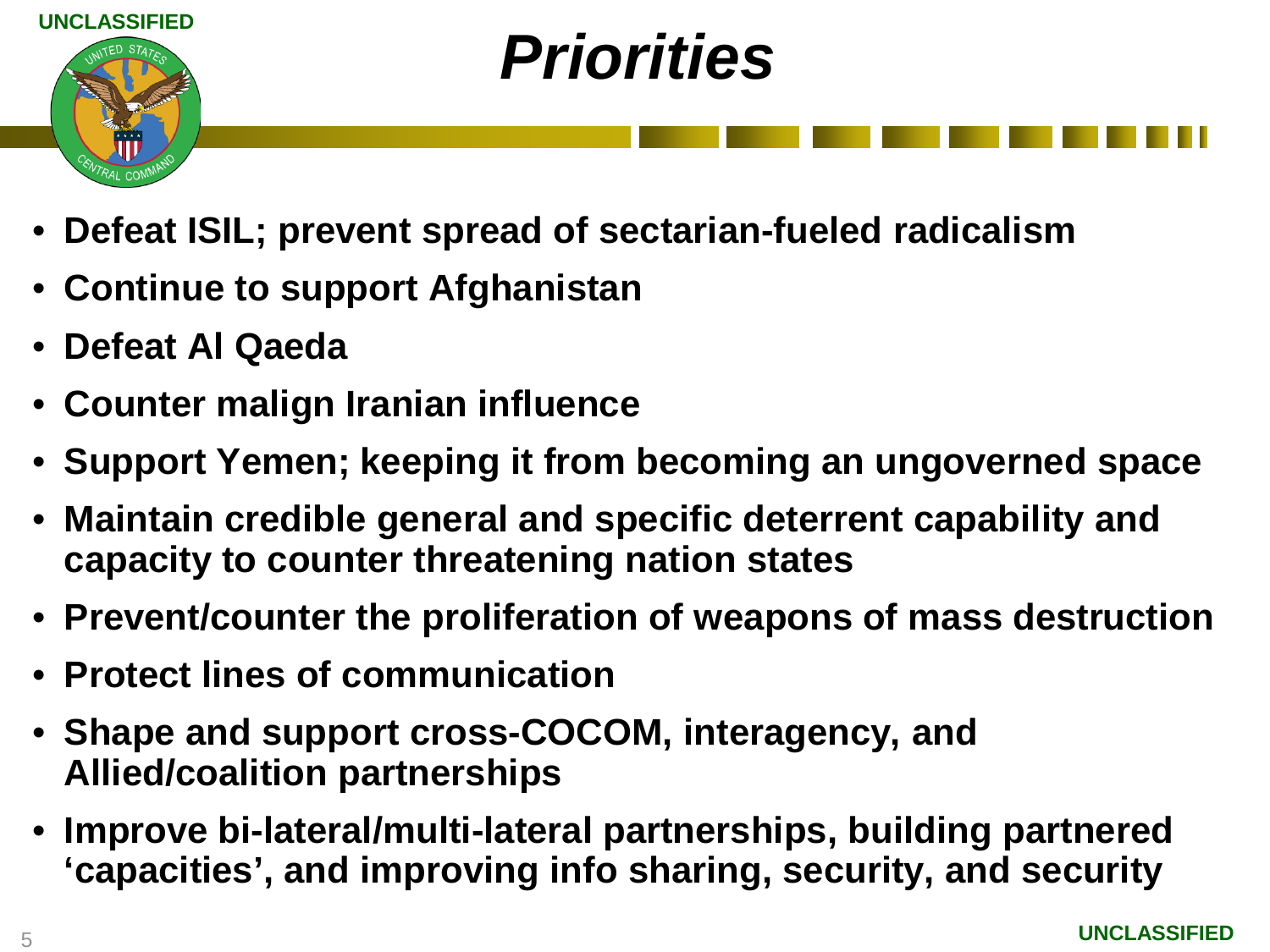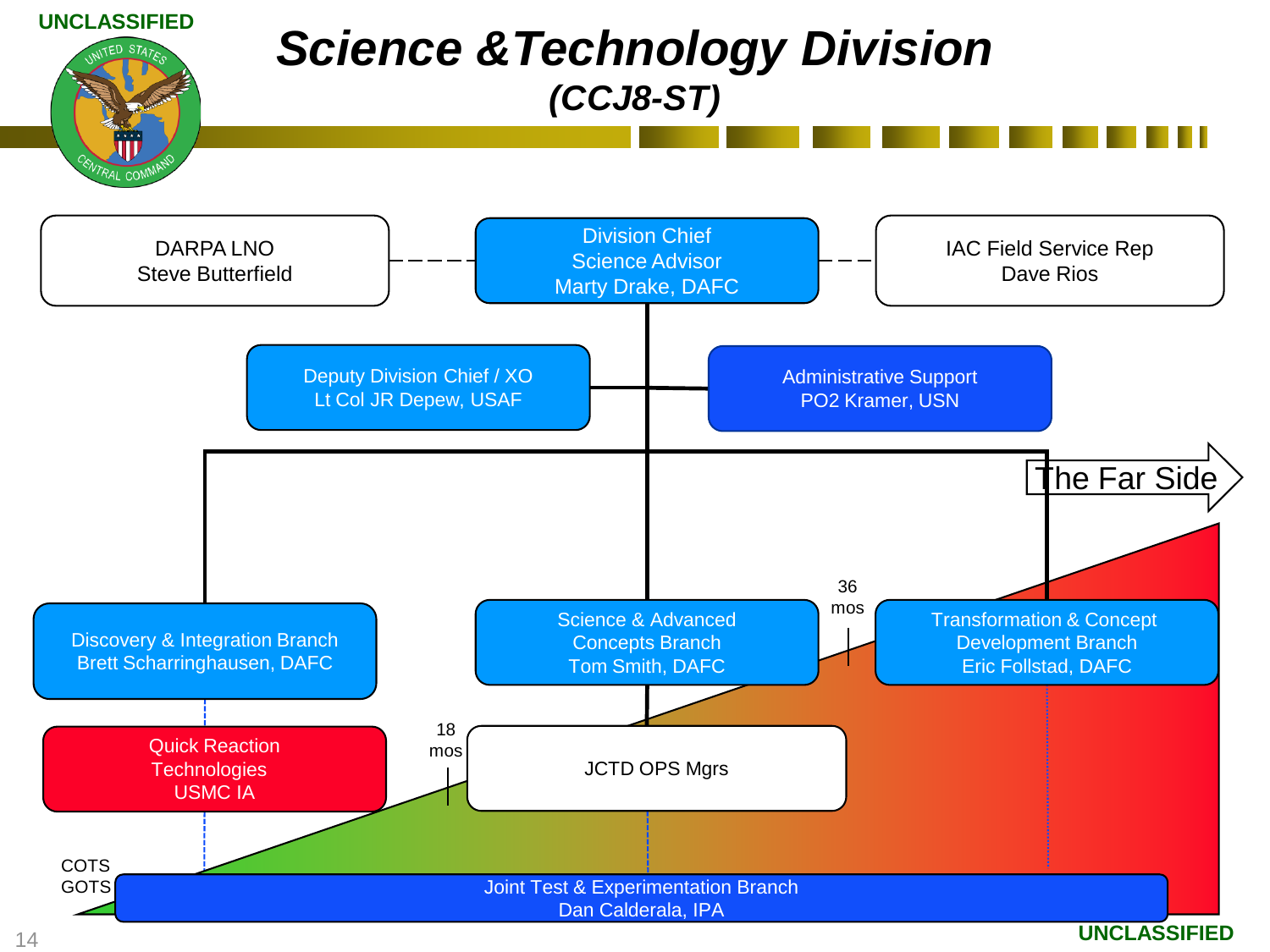

- **We focus on the JOINT solution that has the potential to satisfy a JOINT validated need**
- **Separate from the many technology needs of our Components those technology challenges which:**
	- *Do not have a readily available solution*
	- **For high-impact needs there is** *insufficient activity pursuing a solution*
- **Seek out game-changing technologies which our Components don't know they need**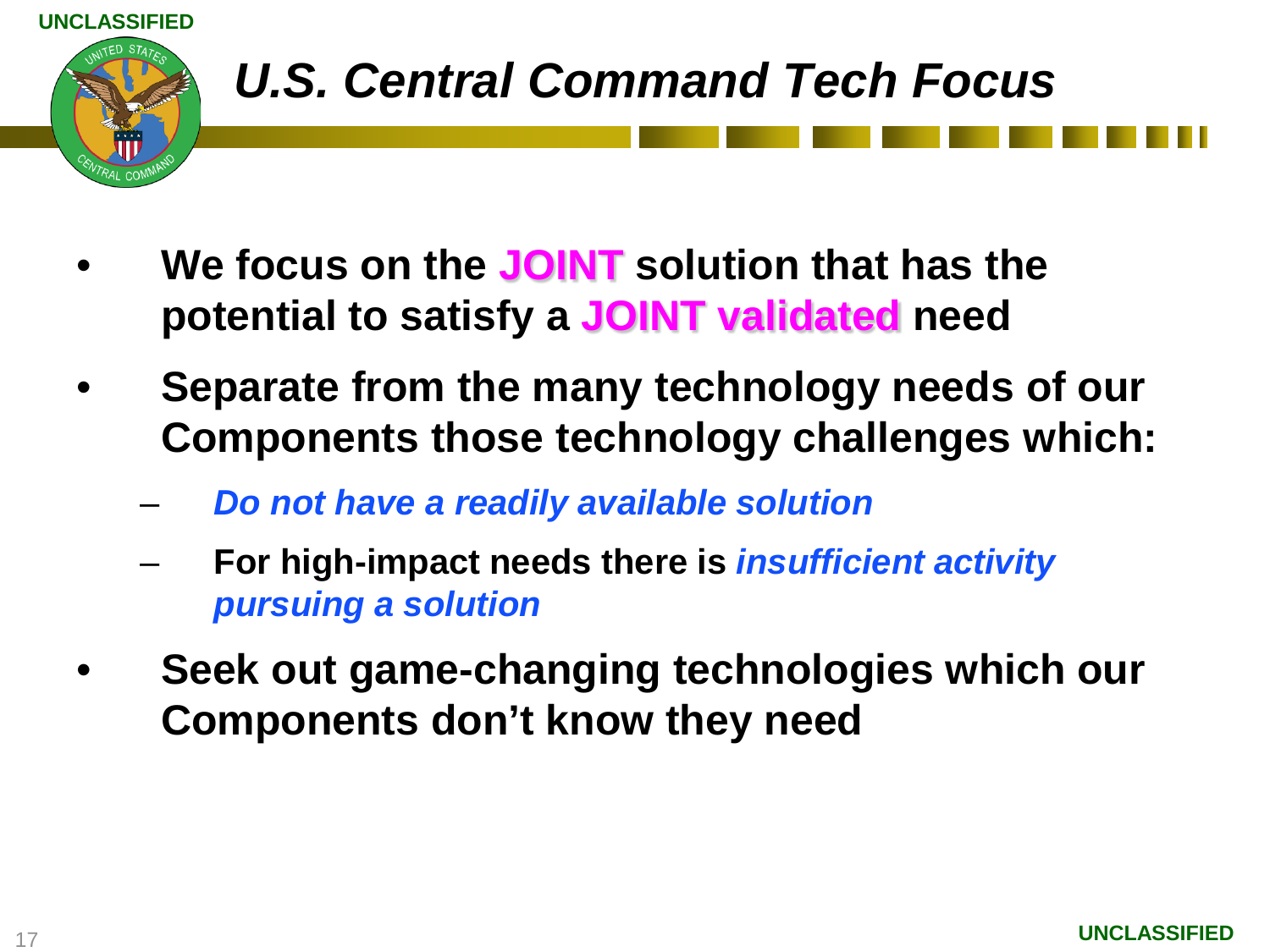



## *Some technology areas we "pursue":*

- **Detection of CBRNE at tactically significant distances; with emphasis on a little "e"**
- **Pre-shot counter-sniper, counter-mortar, counter-RPG technologies; with emphasis on automated systems**
- **Technologies which enable the transfer of information more securely, more quickly, to a wider set of users, to include the warfighter when it makes sense, with less bandwidth and dedicated support resources, e.g.:**
	- **Multi-level Security over single architectures**
	- **Bandwidth compression / reduction techniques**
	- **Data to Decision [data=>info=>knowledge=>understanding=>wisdom]**
- **Through automation, remote action, new and novel techniques & technologies which reduce risk and / or stress on the force and / or improve the efficiency and effectiveness of our action(s)**
- **Technologies which allow for greater persistence over the battlespace with fewer resources; employing improved sensor technology providing greater fidelity of information**
	- **. . . . . . . . . all at an affordable cost.**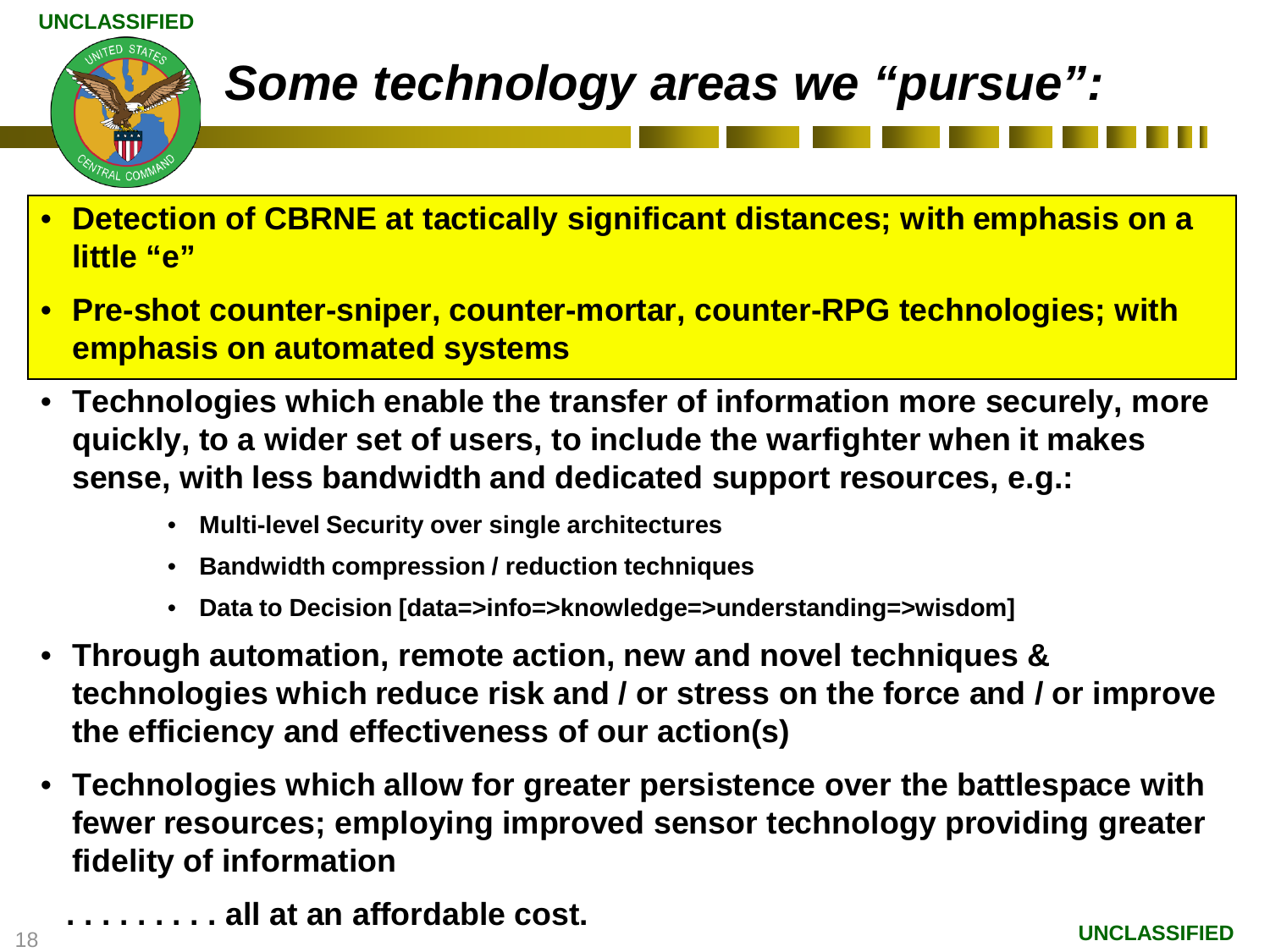#### **UNCLASSIFIED**



## *Thematic areas of concern*

*(not in priority order)*

- **Detect / Defeat:**
	- **IED initiators / initiator systems**
	- **Buried / concealed IEDs**
	- **Production and assembly of IEDs**
- **HME production standoff detection**
- **Culvert access denial / alerting**
- **Persistence in surveillance**
- **Biometrics**
	- **Identity dominance**
	- **Force protection / access**
- **Non-lethal vehicle / vessel stop**
- **Reduce stress on the force:**
	- **Force Protection requirements**
	- **Increased automation**
- **Anti-swarm lethal / non-lethal**
- **More efficient / effective / timely trng**
- **Predictive analysis techniques**
- **Voice to text technologies**
- **Holding all targets at risk**
- **C4ISR systems:**
	- **Resiliency**
	- **Info sharing between systems**
	- **Multi-level security**
	- **Faster … Better sorting / retrieval / analysis**
	- **On the move w/ GIG access to tactical edge**
- **Tagging, Tracking, and Locating (TTL)**
- **Lightweight "x" with greater "y"**
- **Energy & Power**
	- **More pwr per unit of wt / cube / fuel usage**
	- **Renewables**
- **Scalable effects – non-lethal to lethal**
	- **Directed Energy**
	- **Kinetics**
- **True SA for Blue … Fused Red**
- **Sustaining the force – reduced size, weight, amount, and retrograde**
- **Any sensor any shooter; Soldier as a sensor; any adversary any battlespace … anytime**
- **All things 'cyber'**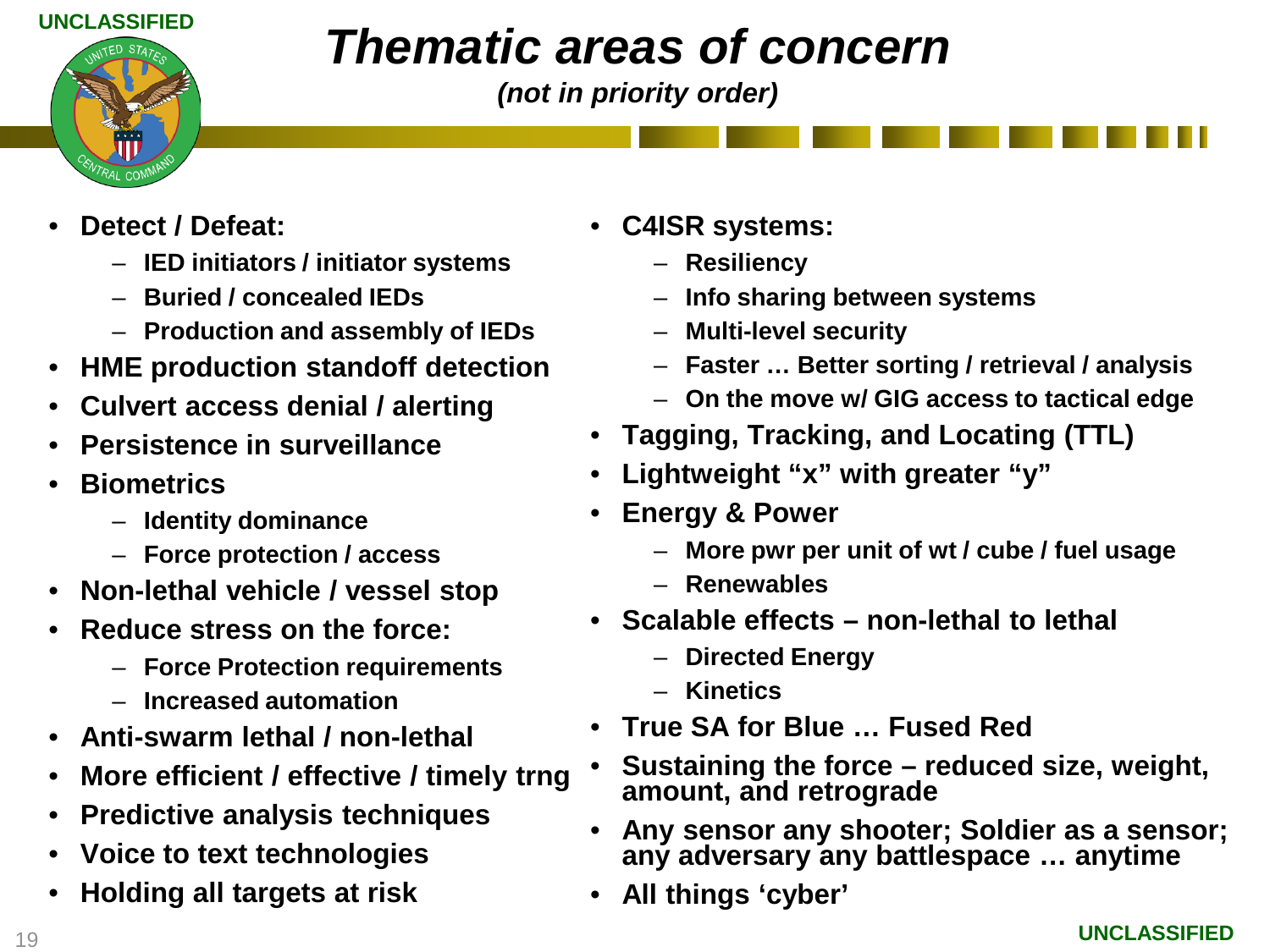

### *Why it's hard to advance technology…….*

### *from outside the Services*

**UNCLASSIFIED**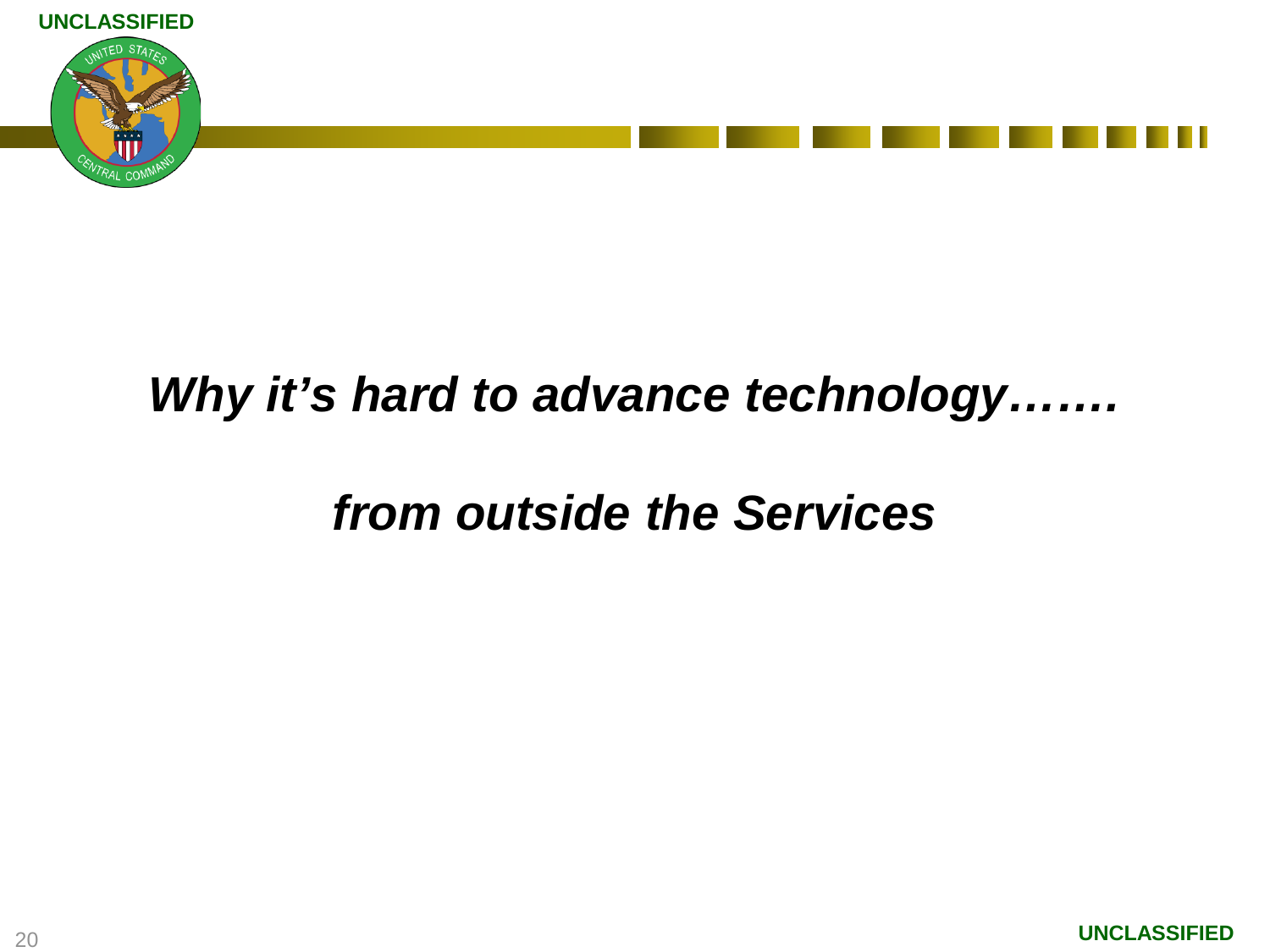

#### **"How do we get to a better capability set with less money?"**

**- Mr Al Shaffer, March 2015**

### **ASD(R&E) Priority of Effort (in priority order):**

- **1. Mitigate current and anticipated threats**
- **2. Affordably enable new or extended capability into existing systems**
- **3. Create technology surprise**

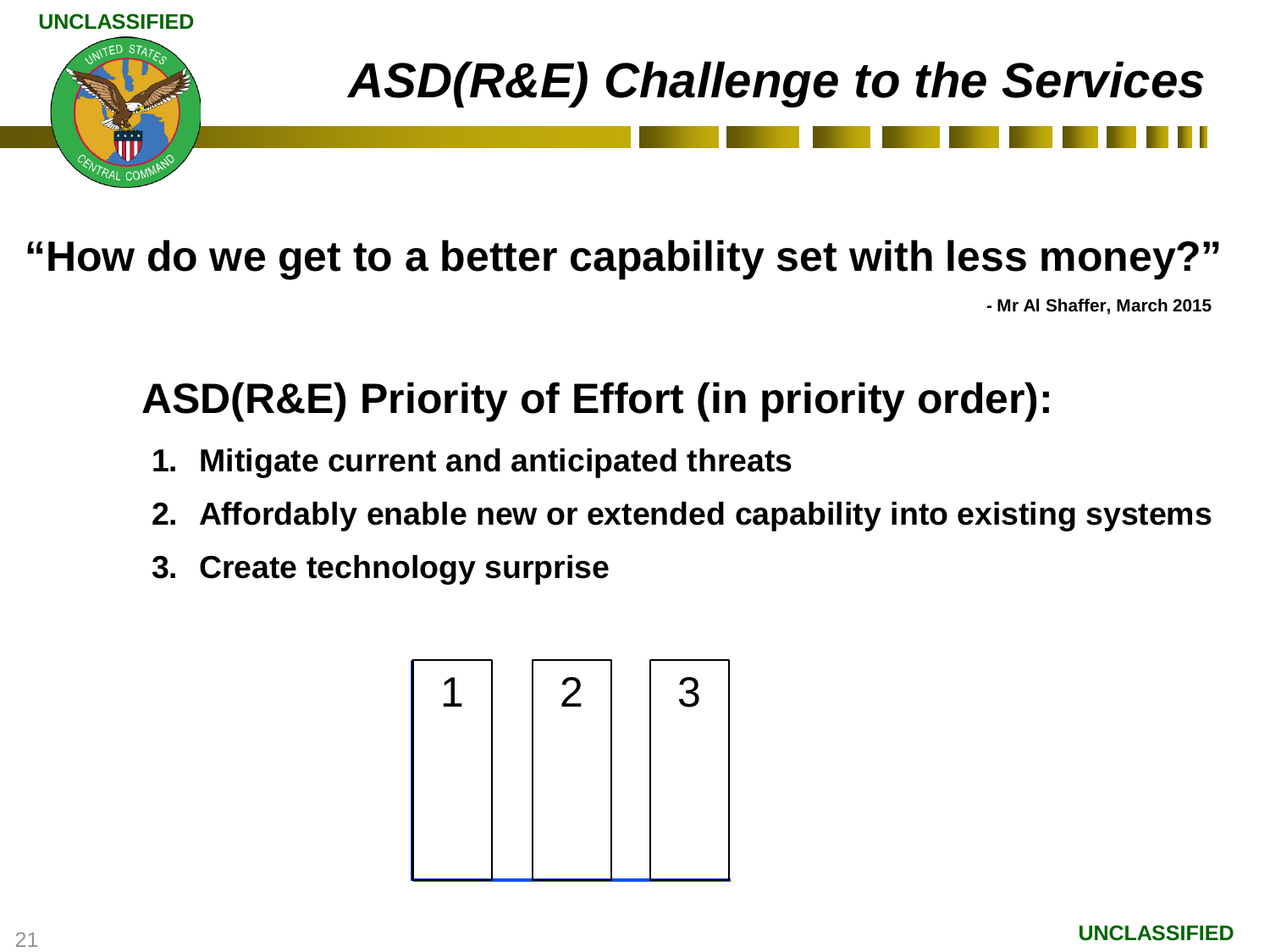

- **1. Mitigate current and anticipated threats**
- **2. Affordably enable new or extended capability into existing systems**
- **3. Create technology surprise**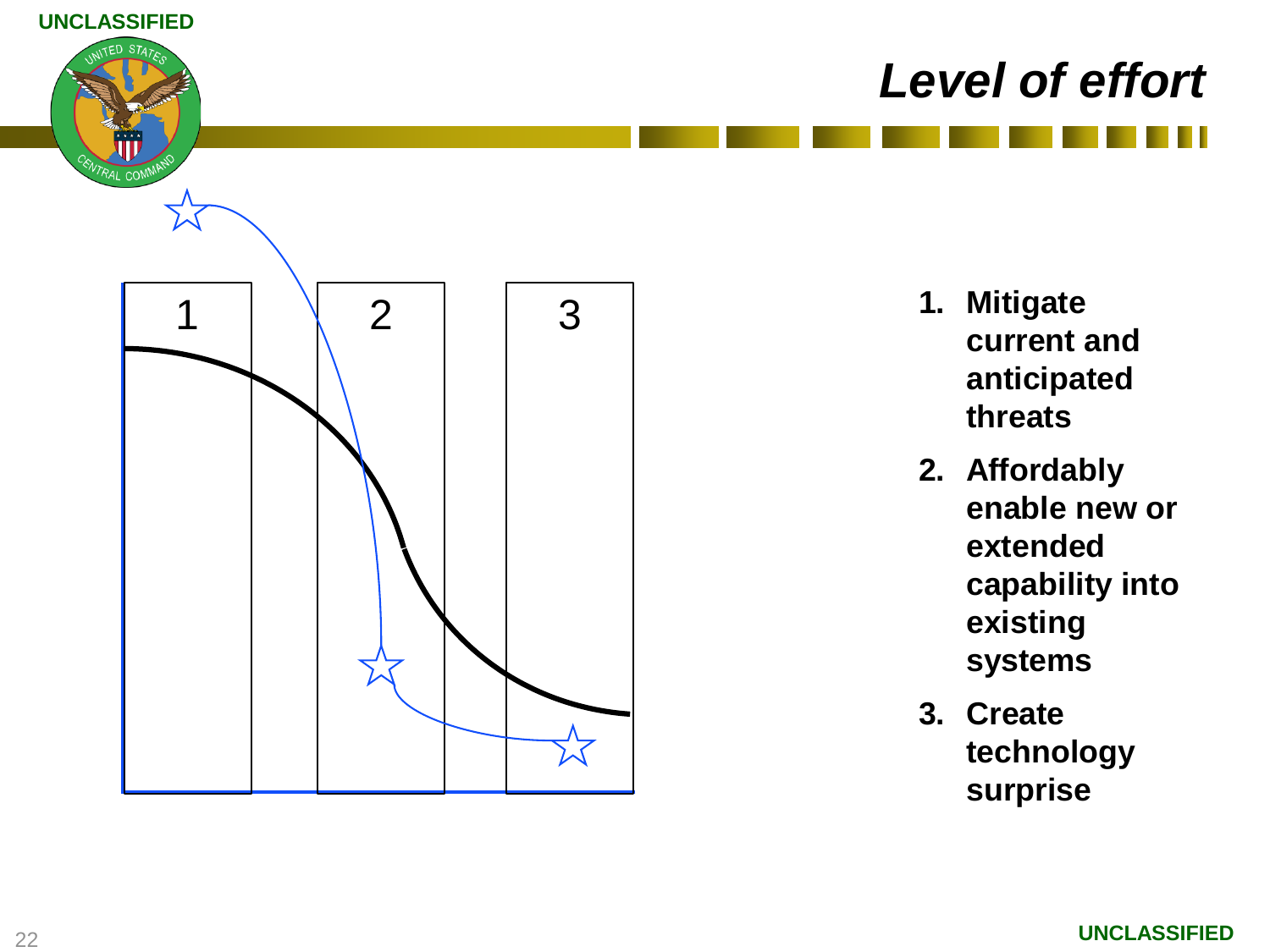

## *Potential to change the cost calculus*



- **1. Mitigate current and anticipated threats**
- **2. Affordably enable new or extended capability into existing systems**
- **3. Create technology surprise**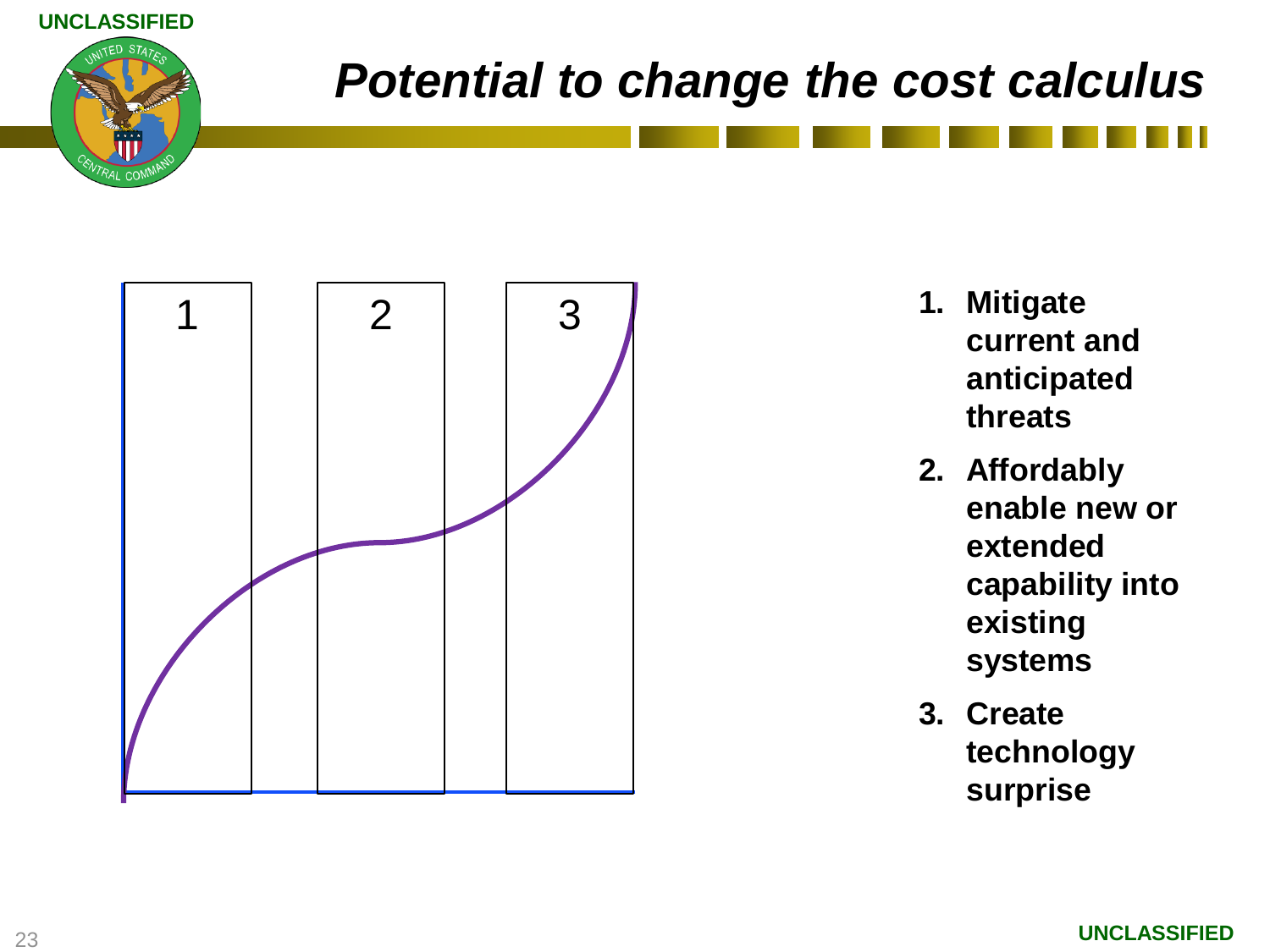

#### *Investment required*



- **1. Mitigate current and anticipated threats**
- **2. Affordably enable new or extended capability into existing systems**
- **3. Create technology surprise**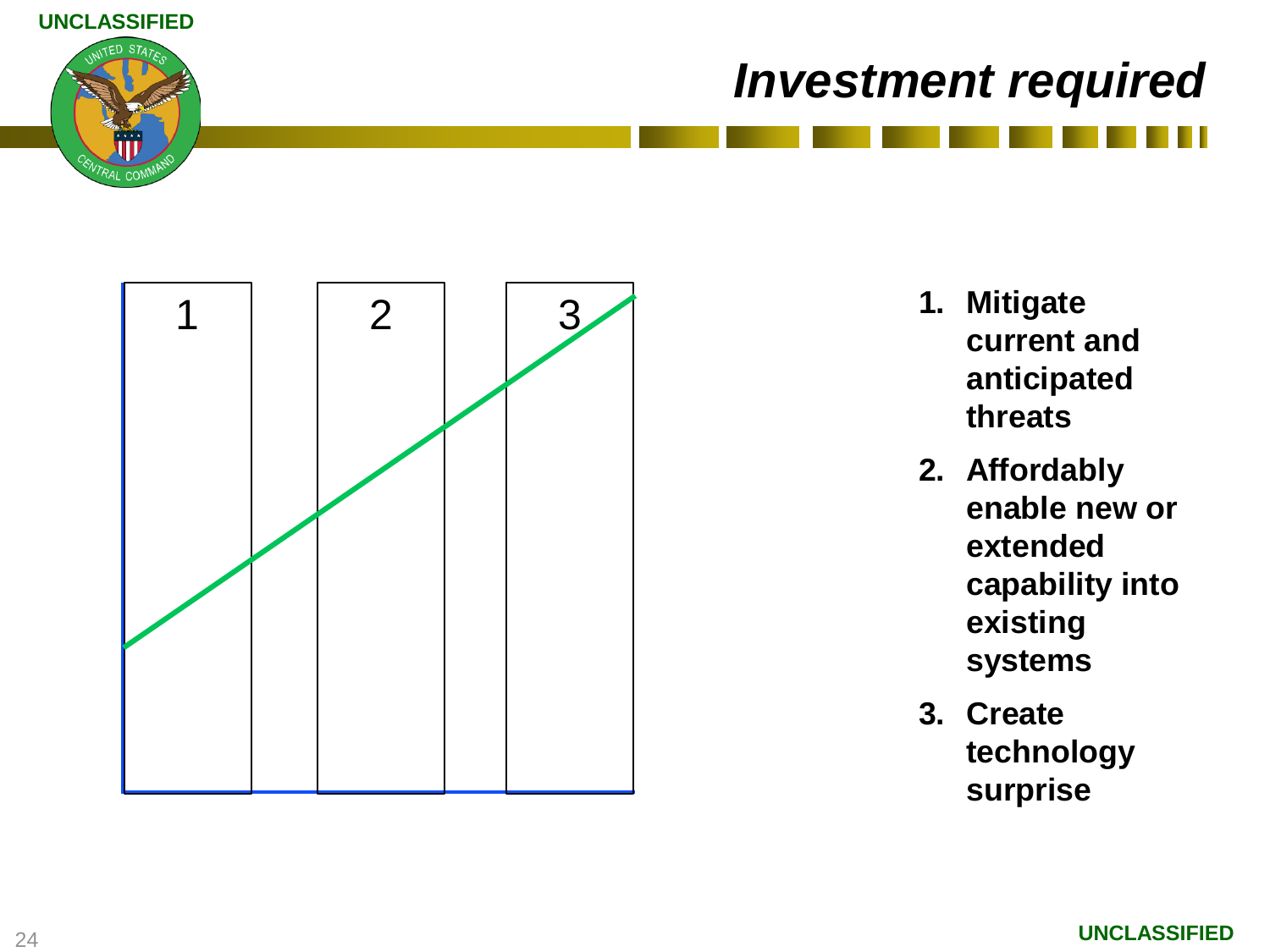

## *Availability of funds*



- **1. Mitigate current and anticipated threats**
- **2. Affordably enable new or extended capability into existing systems**
- **3. Create technology surprise**

**UNCLASSIFIED**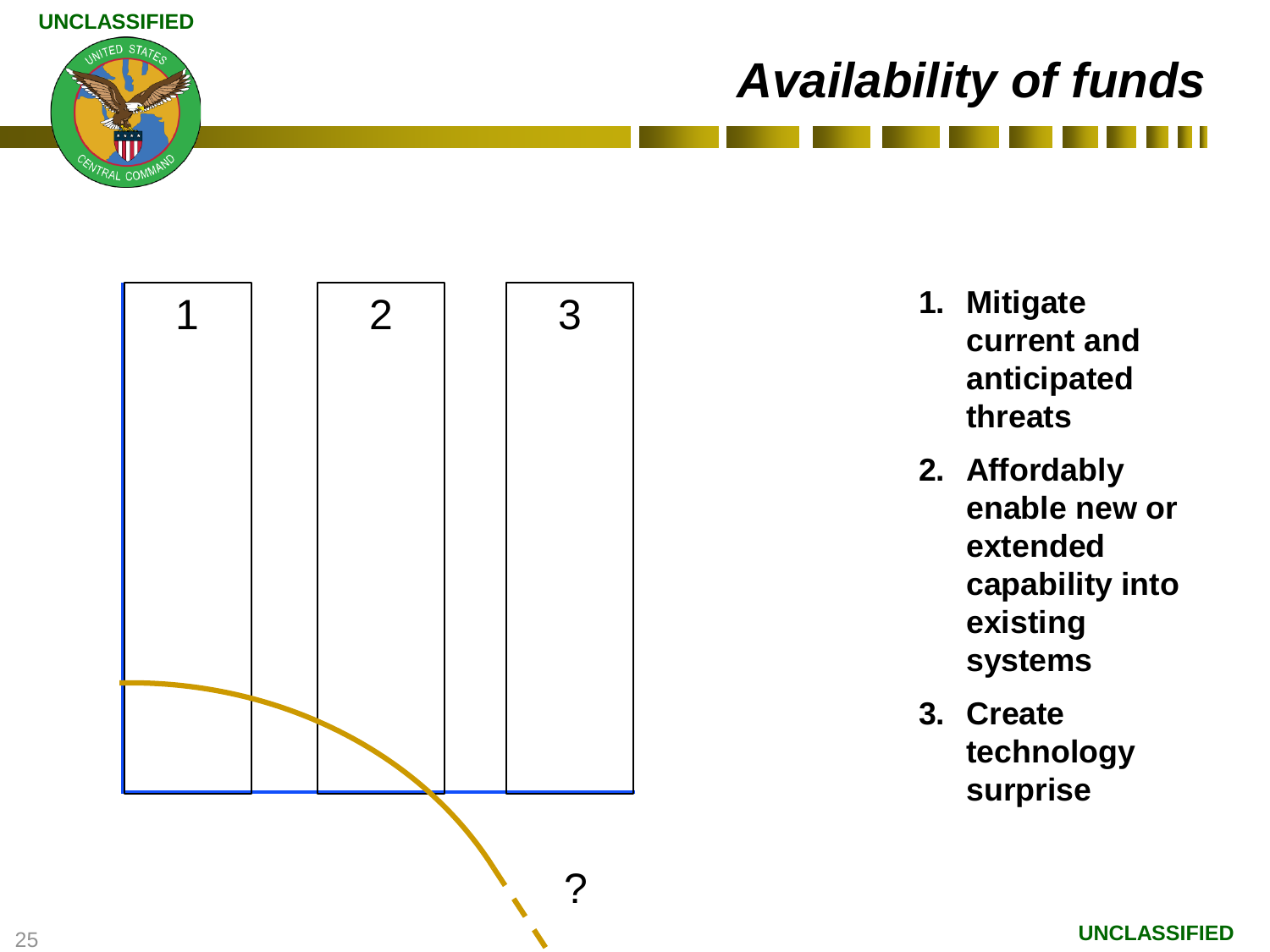

## *Starting inertia*



- **1. Mitigate current and anticipated threats**
- **2. Affordably enable new or extended capability into existing systems**
- **3. Create technology surprise**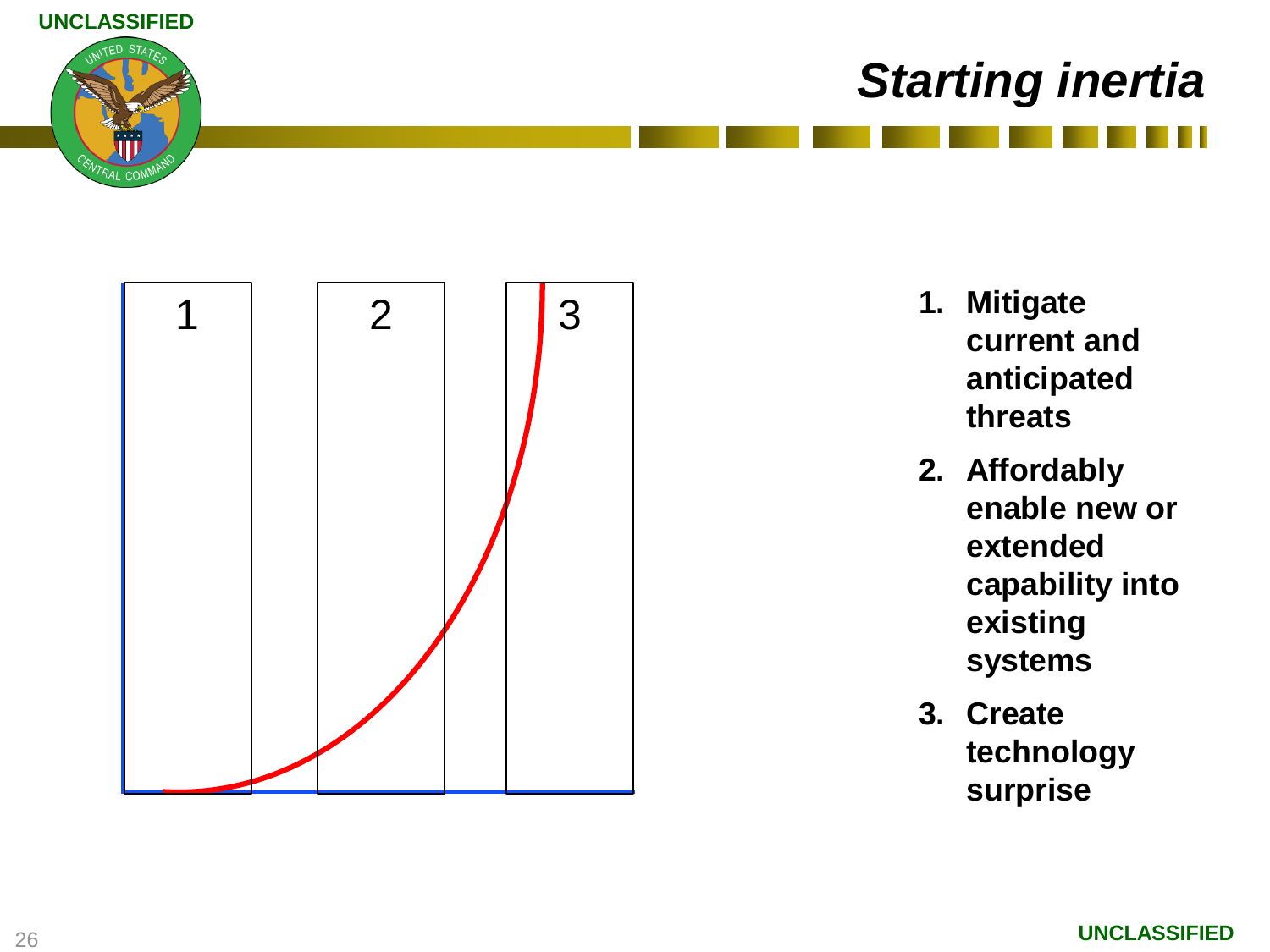

## *Putting it all together*



- **1. Mitigate current and anticipated threats**
- **2. Affordably enable new or extended capability into existing systems**
- **3. Create technology surprise**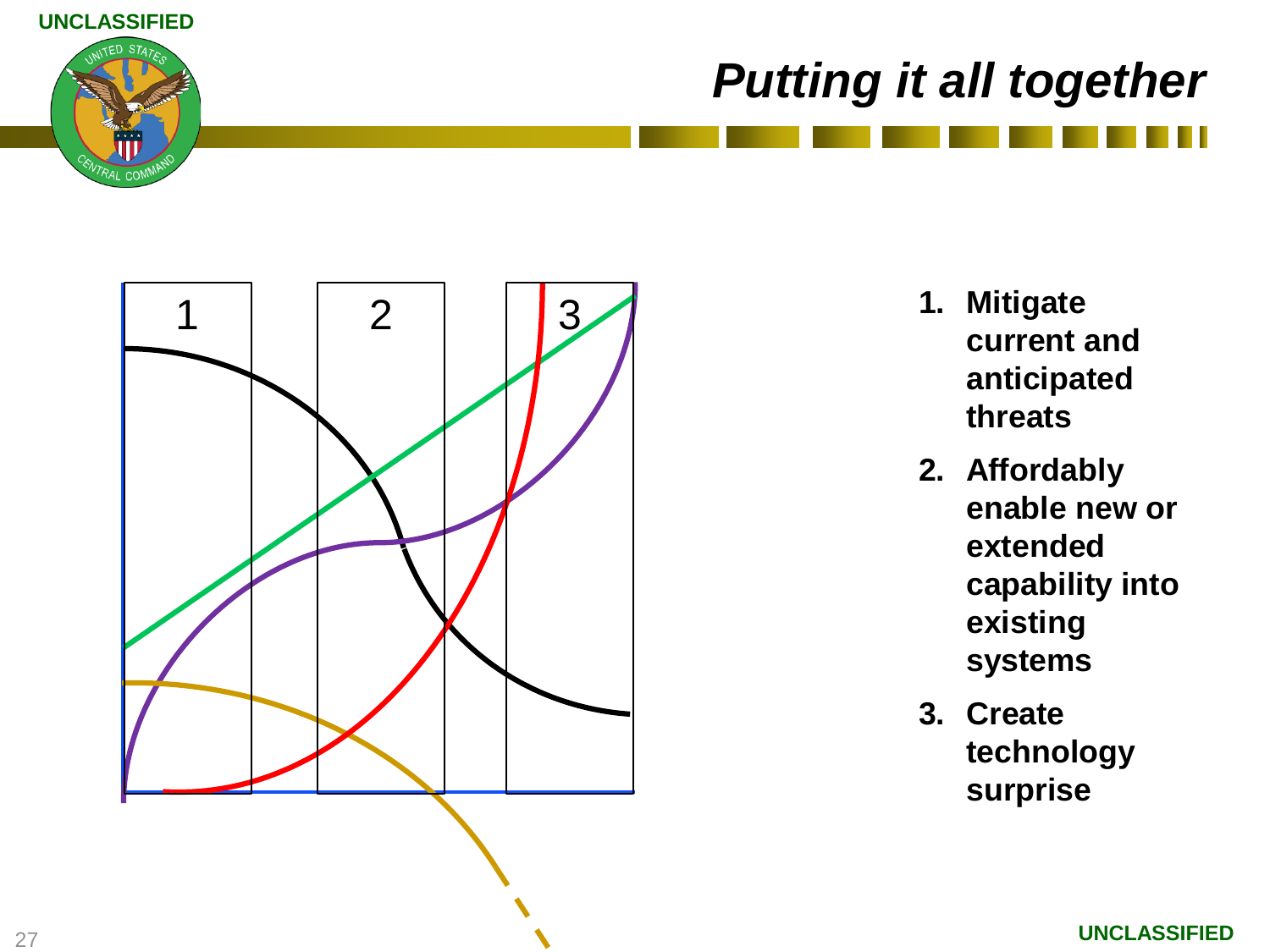

## *Investment vs Availability of funds*



- **1. Mitigate current and anticipated threats**
- **2. Affordably enable new or extended capability into existing systems**
- **3. Create technology surprise**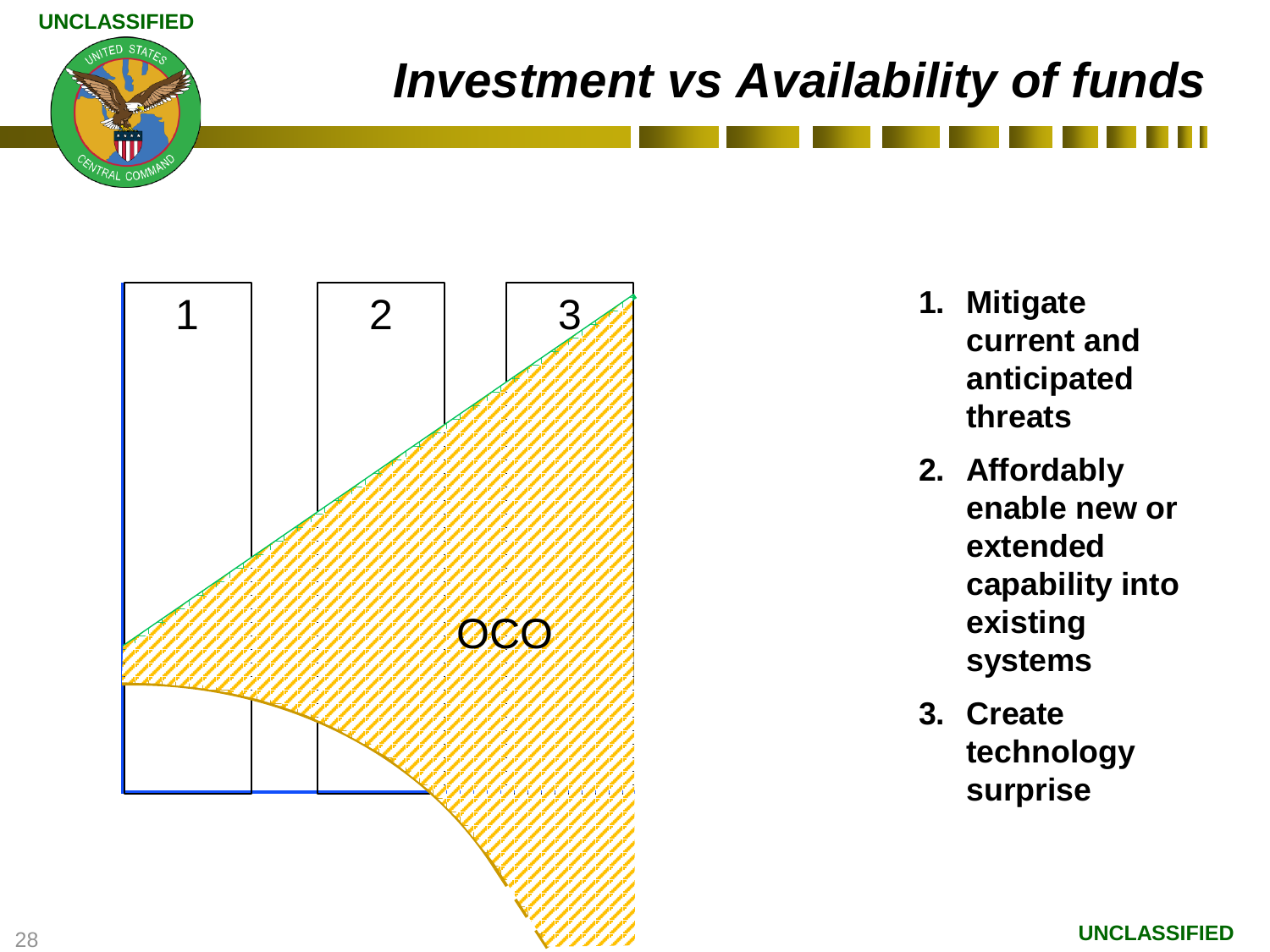

## *Investment vs Availability of Funds vs Starting Inertia*



- **1. Mitigate current and anticipated threats**
- **2. Affordably enable new or extended capability into existing systems**
- **3. Create technology surprise**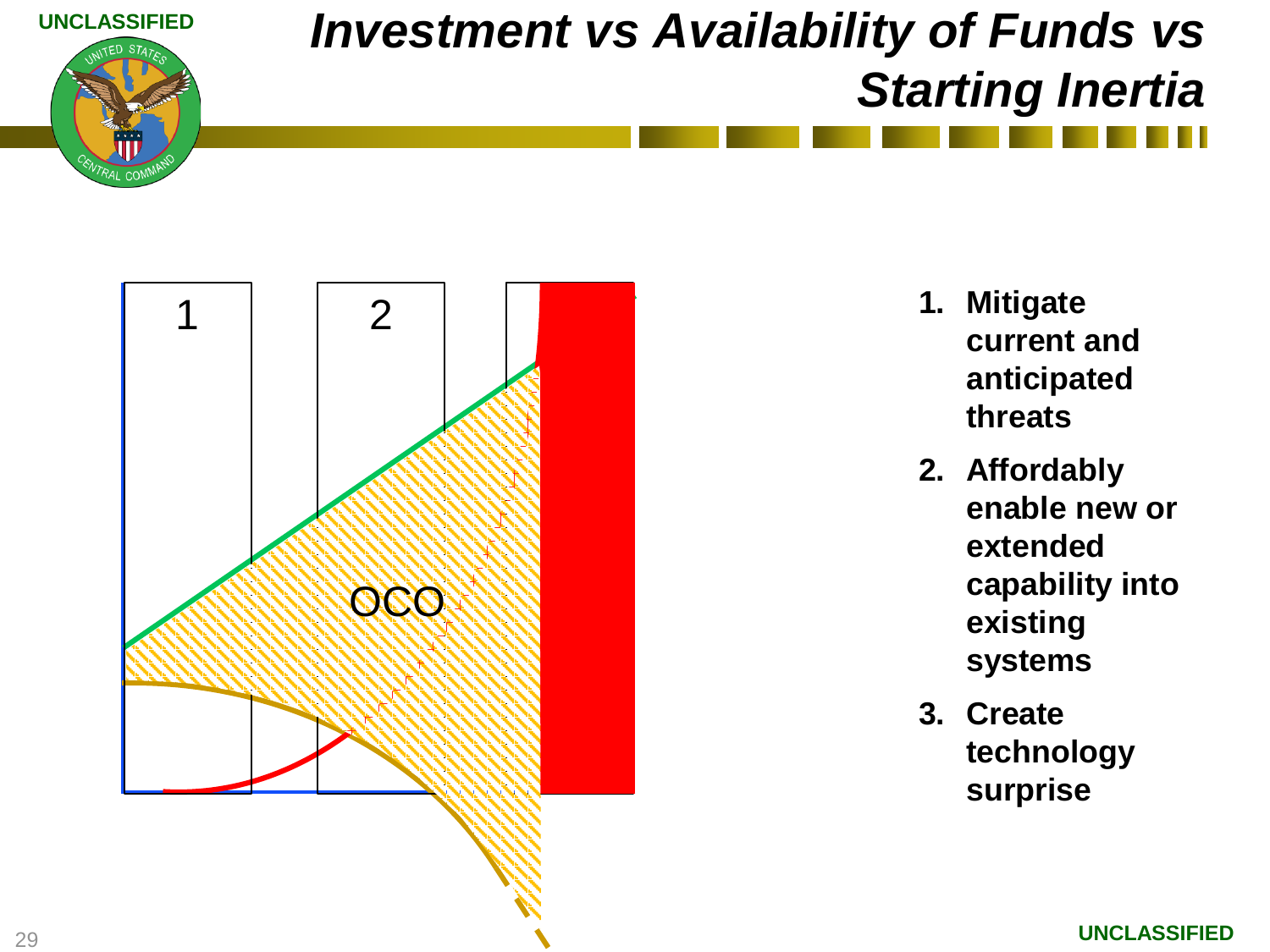



- **1. Mitigate current and anticipated threats**
- **2. Affordably enable new or extended capability into existing systems**
- **3. Create technology surprise**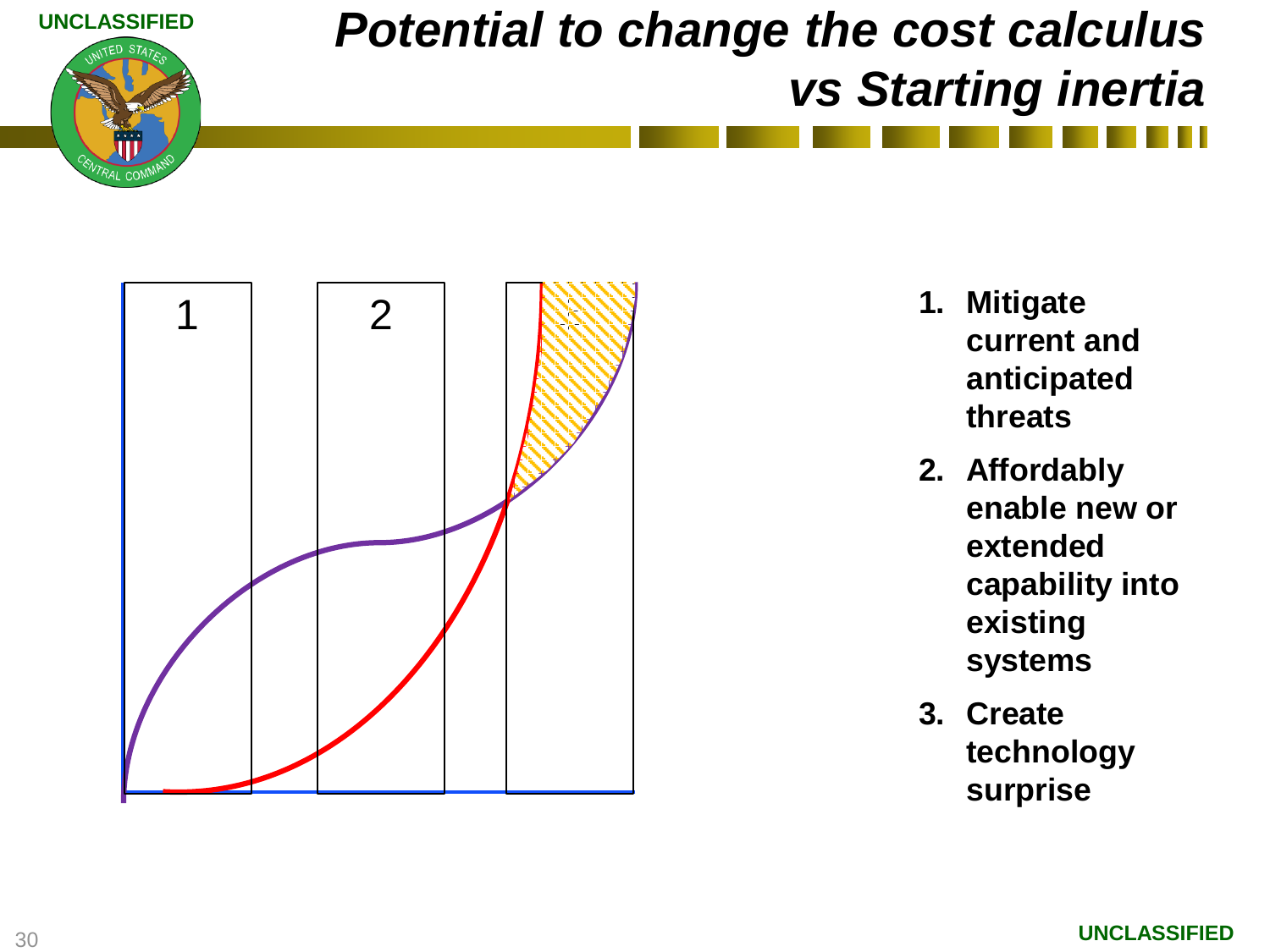

## *When proposing a solution … The Heilmeier Questions … adapted*

- **What are you trying to do?**
	- **Articulate your objectives using absolutely no jargon**
- **Who should care?**
- **How is it accomplished today?**
- **What are the limits of the current practice?**
- **What is new in your approach?**
- **Why do you think you will be successful?**
	- **How do you define / measure success?**
	- **What is your strategy to get there?**
- **How long will it take and at what cost?**
- **What are the risks?**
- **What is your risk reduction / mitigation strategy?**
- **What are the payoffs / return on investment?**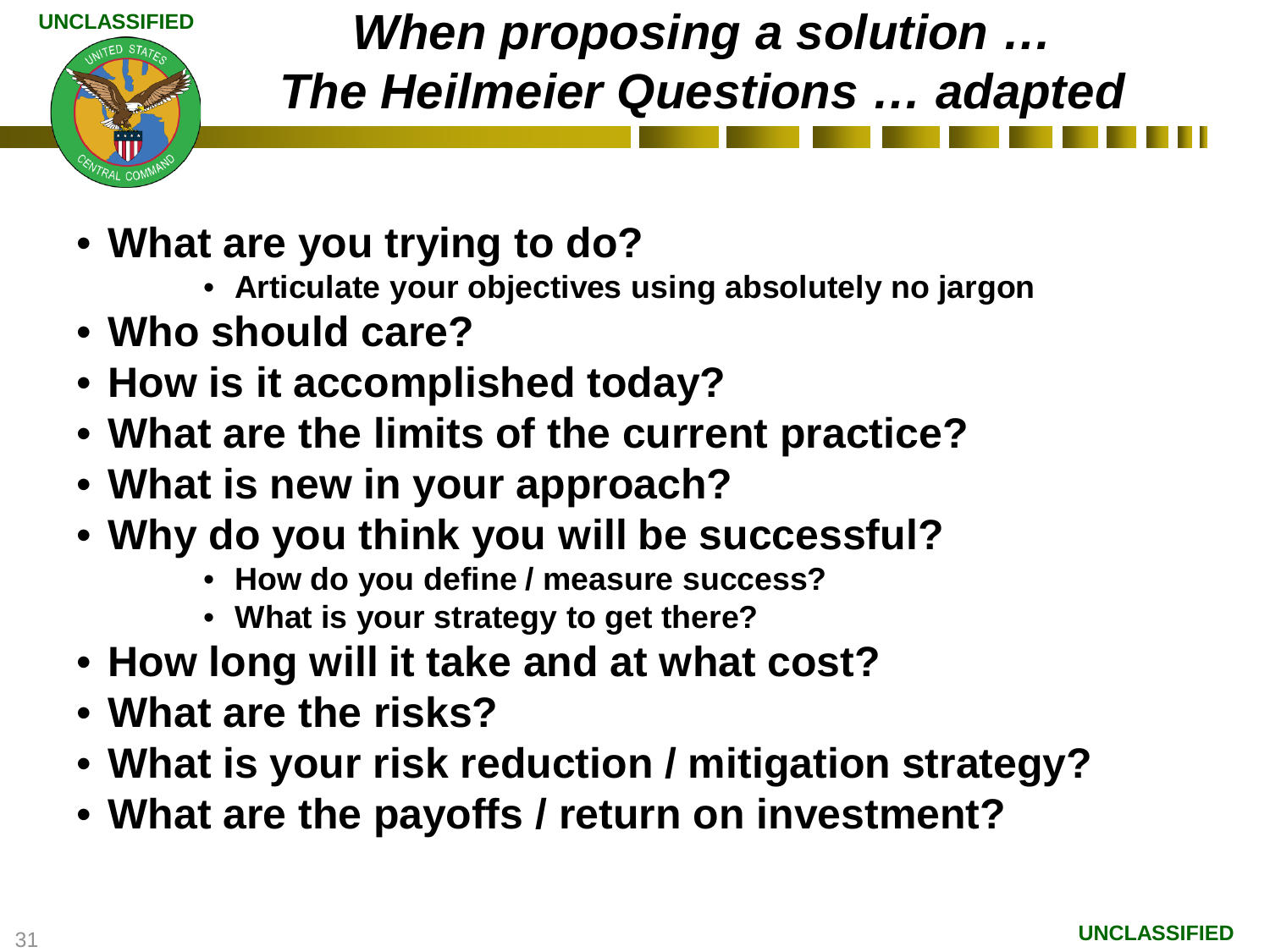

*For Technology Developers … Some Points to Consider*

- **Seek to understand how your solution fits in the overall DoD system of systems**
	- **Integrate with legacy systems vice replace them**
	- **Open architectures receive higher interest / support**
- **Consider partnering with others to bring a 'greater' solution to the table - system best-of-breed vice at the component level**
- **Determine your impact to a Service program of record**
	- **Training**
	- **Initial fielding**
	- **Sustainment**
- **Substantiate your position with data**
	- **Testing**
	- **Cost-benefit analysis**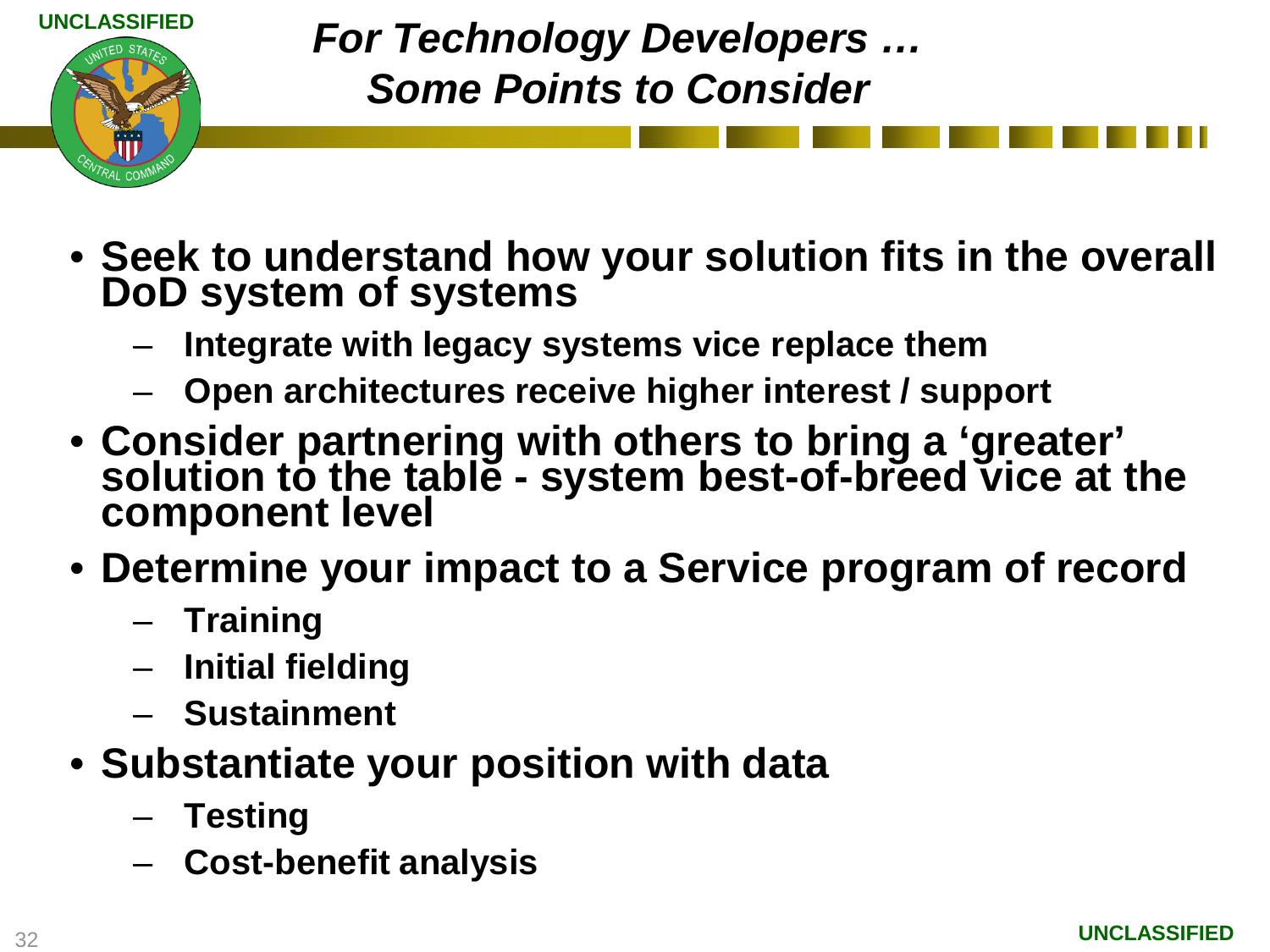

## *Points of Contact*

| $\bullet$ | <b>Marty Drake</b>                                  | 813-529-8055 | martin.drake@centcom.mil           |
|-----------|-----------------------------------------------------|--------------|------------------------------------|
|           | <b>Division Chief &amp; Command Science Advisor</b> |              |                                    |
|           | • Lt Col JR Depew, USAF                             | 813-529-8057 | robert.d.depew@centcom.mil         |
|           |                                                     |              |                                    |
|           | <b>Deputy Division Chief</b>                        |              |                                    |
| $\bullet$ | <b>Tom Smith</b>                                    | 813-529-8107 | thomas.smith@centcom.mil           |
|           | <b>Science &amp; Advanced Concepts</b>              |              |                                    |
|           |                                                     |              |                                    |
| $\bullet$ | <b>Eric Follstad</b>                                | 813-529-8106 | eric.a.follstad@centcom.mil        |
|           | <b>Transformation &amp; Concept Development</b>     |              |                                    |
| $\bullet$ | Dan Calderala                                       | 813-529-8105 | dan.calderala@centcom.mil          |
|           | <b>Experimentation</b>                              |              |                                    |
|           |                                                     |              |                                    |
| $\bullet$ | <b>Brett Scharringhausen</b>                        | 813-529-8103 | brett.t.scharringhause@centcom.mil |
|           | <b>Discovery &amp; Integration</b>                  |              |                                    |
| $\bullet$ | <b>USMC Individual Augmentee (IA)</b>               | 813-529-8109 | varies - call                      |
|           | <b>Quick Reaction</b>                               |              |                                    |
|           |                                                     |              |                                    |

**UNCLASSIFIED**